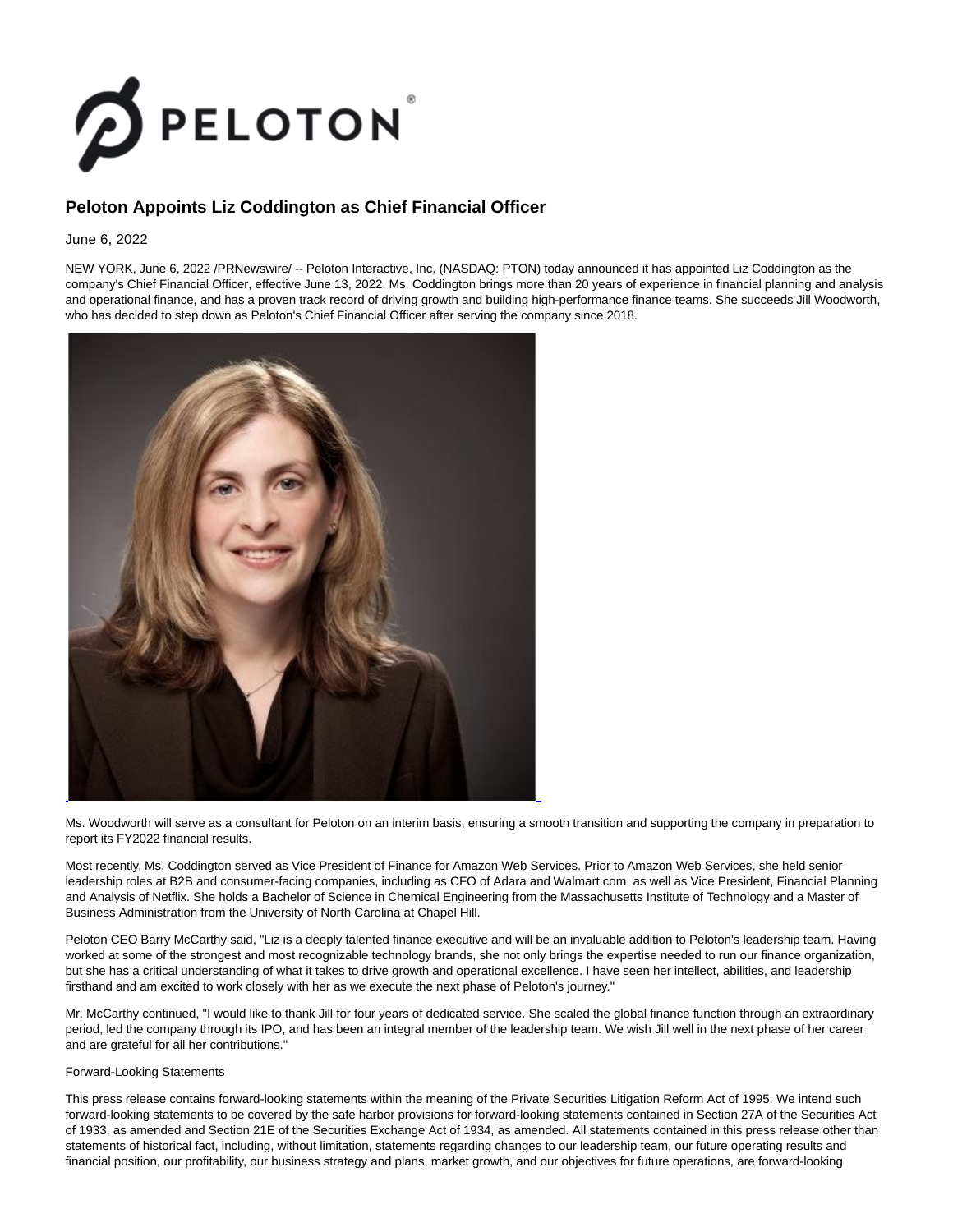statements. The words "believe," "may," "will," "estimate," "potential," "continue," "anticipate," "intend," "expect," "could," "would," "project," "plan," "target," and similar expressions are intended to identify forward-looking statements, though not all forward-looking statements use these words or expressions.

We have based these forward-looking statements on our current expectations and projections about future events and trends that we believe may affect our financial condition, results of operations, business strategy, short-term and long-term business operations and objectives, and financial needs. These forward-looking statements are subject to a number of risks, uncertainties, and assumptions and other important factors that could cause actual results to differ materially from those stated, including, without limitation: our ability to achieve and maintain future profitability; our ability to attract and maintain Subscribers; our ability to effectively manage our growth; our ability to accurately forecast consumer demand of our products and services and adequately maintain our inventory; our ability to execute and achieve the benefits of our restructuring initiative and other cost saving measures; our ability to anticipate consumer preferences and successfully develop and introduce new products and services in a timely manner, or effectively manage the introduction of new or enhanced products and services or the way in which such products and services are offered; our ability to anticipate appropriate pricing levels for our Connected Fitness Products and subscriptions; demand for our products and services and growth of the connected fitness products industry; our ability to predict our long-term performance and declines in our revenue growth as our business matures; the direct and indirect impacts to our business and financial performance from the COVID-19 pandemic; the effects of increased competition in our markets and our ability to compete effectively; our reliance on and our ability to partner with third parties such as music licensors, service providers, and suppliers; declines in sales of our Bike and Bike+; our reliance on and lack of control over third-party suppliers, contract manufacturers and logistics partners for our Connected Fitness Products; our dependence on third-party licenses for use of music in our content; actual or perceived defects in, or safety of, our products, including any impact of product recalls or legal or regulatory claims, proceedings or investigations involving our products; our ability to maintain, protect, and enhance our intellectual property; our ability to stay in compliance with laws and regulations that currently apply or become applicable to our business both in the United States and internationally; and those risks and uncertainties described in the sections titled "Management's Discussion and Analysis of Financial Condition and Results of Operations" in Part I, Item 2 and "Risk Factors" in Part II, Item 1A of our Quarterly Reports on Form 10-Q for the quarterly periods ended December 31, 2021 and March 31, 2022, as such factors may be updated in our filings with the Securities and Exchange Commission, which are available on the Investor Relations page of our website at [https://investor.onepeloton.com/investor-relations a](https://c212.net/c/link/?t=0&l=en&o=3558845-1&h=1198916886&u=https%3A%2F%2Fc212.net%2Fc%2Flink%2F%3Ft%3D0%26l%3Den%26o%3D3436833-1%26h%3D814020282%26u%3Dhttps%253A%252F%252Finvestor.onepeloton.com%252Finvestor-relations%26a%3Dhttps%253A%252F%252Finvestor.onepeloton.com%252Finvestor-relations&a=https%3A%2F%2Finvestor.onepeloton.com%2Finvestor-relations)nd on the SEC website a[t www.sec.gov.](https://c212.net/c/link/?t=0&l=en&o=3558845-1&h=2839492918&u=https%3A%2F%2Fc212.net%2Fc%2Flink%2F%3Ft%3D0%26l%3Den%26o%3D3436833-1%26h%3D1798280817%26u%3Dhttp%253A%252F%252Fwww.sec.gov%252F%26a%3Dwww.sec.gov&a=www.sec.gov)

You should not rely upon forward-looking statements as predictions of future events. The events and circumstances reflected in the forward-looking statements may not be achieved or occur. Although we believe that the expectations reflected in the forward-looking statements are reasonable, we cannot guarantee future results, performance, or achievements. Our forward-looking statements speak only as of the date of this shareholder letter, and we undertake no obligation to update any of these forward-looking statements for any reason after the date of this shareholder letter or to conform these statements to actual results or revised expectations, except as required by law.

## **About Peloton**

Peloton is the leading interactive fitness platform in the world with a loyal community of more than 7 million Members. The company pioneered connected, technology-enabled fitness, and the streaming of immersive, instructor-led boutique classes for its Members anytime, anywhere. Peloton makes fitness entertaining, approachable, effective, and convenient, while fostering social connections that motivate its Members to be the best versions of themselves. An innovator at the nexus of fitness, technology, and media, Peloton has reinvented the fitness industry by developing a firstof-its-kind subscription platform that seamlessly combines the best equipment, proprietary networked software, and world-class streaming digital fitness and wellness content, creating a product that its Members love. Consumers can access the brand's immersive content through the Peloton Bike, Peloton Tread, Peloton Bike+, Peloton Guide and Peloton App, which allows access to a full slate of fitness classes across disciplines, on any iOS or Android device, Apple TV, Fire TV, Roku TVs, and Chromecast and Android TV. Organizations and enterprises can access select Peloton products and the platform for their teams and customers through Peloton Corporate Wellness or Peloton Commercial. Founded in 2012 and headquartered in New York City, Peloton has a growing number of retail showrooms across the US, UK, Canada, Germany, and Australia. For more information, visit [www.onepeloton.com.](https://c212.net/c/link/?t=0&l=en&o=3558845-1&h=310465244&u=http%3A%2F%2Fwww.onepeloton.com%2F&a=www.onepeloton.com)

L

## **Contacts**

**Investor Relations Contact:** Peter Stabler [investor@onepeloton.com](mailto:investor@onepeloton.com)

**Media Contact:** Ben Boyd [press@onepeloton.com](mailto:press@onepeloton.com)